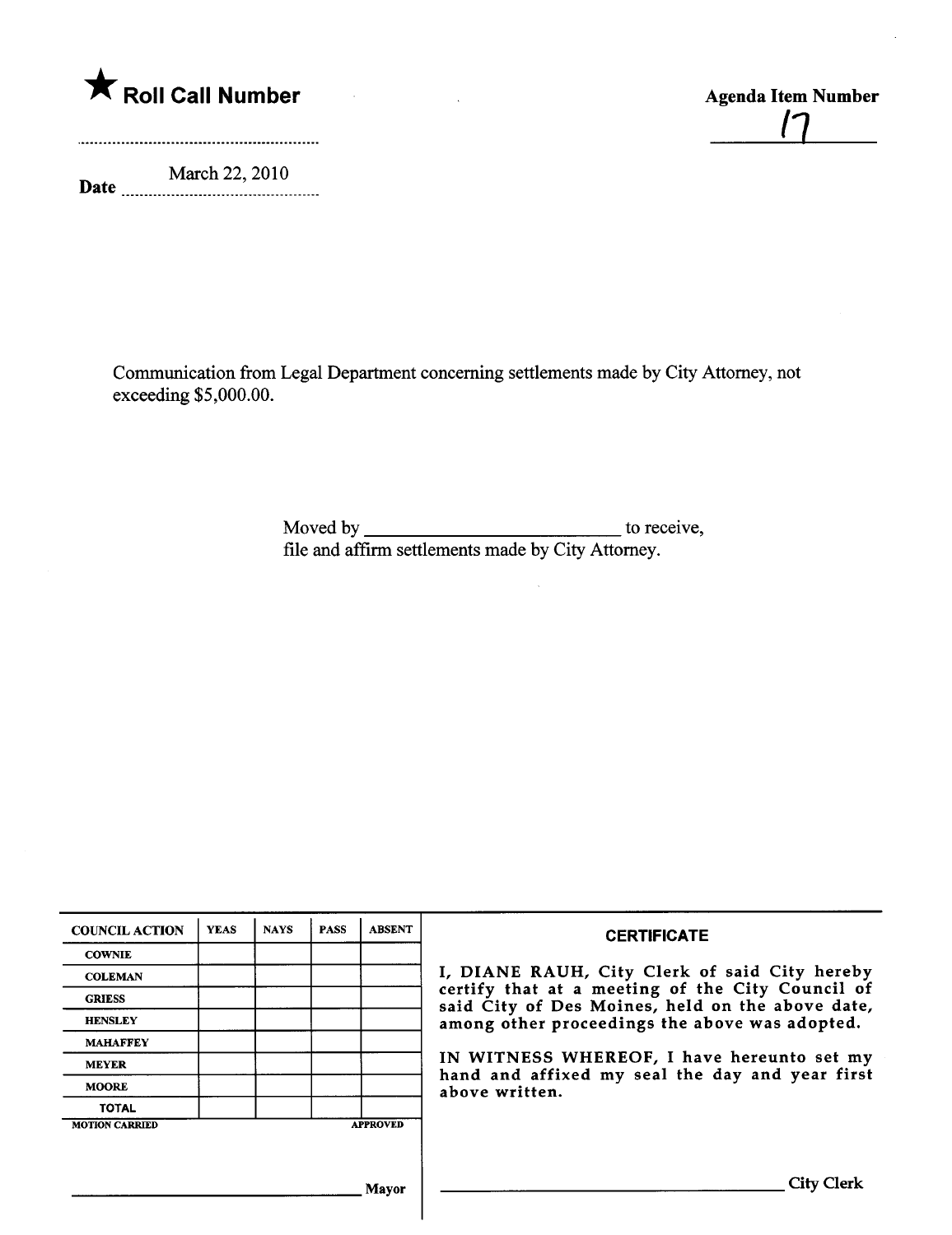Bruce E. Bergman CITY ATTORNEY

DEPUTY CITY ATTORNEYS Mark Godwin Lawrence R. McDoweli Kathleen Vanderpool

ASSISTANT CITY ATTORNEYS Angela T. Althoff Roger K. Brown Ann M. DiDonato David A. Ferree Glenna K. Frank Gary D. Goudelock, Jr.

Michael F. Keliey Vicky L. Long Hili Steven C, Lussier Katharine J. Massier Corol J. Moser Douglas P. Philiph



 $\mathcal{C}$ 

March 22, 2010

## HONORABLE MA YOR AND MEMBERS OF THE DES MOINES CITY COUNCIL

Re: Report to Council

Pursuant to the authority and direction of Council authorizing the City Attorney to settle claims, lawsuits and workers compensation actions for a total sum not to exceed \$5,000, I submit to Council the following summary report of settlements made:

BROWN'S DIRT WORK, \$1,272.00 in payment of claim regarding incident of 1/5/10 when it was discovered that claimant's water stop box was leaking; Public Works crews previously removed old sidewalk.

KIM GILMORE, \$764.90 for repairs to claimant's vehicle that was struck by plow driver on 12/10/09 at 4141 East Madison.

OCTA VIO SARMIENTO, \$1,164.21 in payment of claim of 12/25/09 when claimant's parked car was struck by plow driver on Grandview at North Union Street.

TMC AUTO BODY, \$894.35 for repairs to vehicle that was struck by plow driver on 12/27/09 at 4805 Harwood Drive.

TMC AUTO BODY, \$1,281.03 for repairs to vehicle caused when plow driver struck parked car on 12/09/09 in the 1600 block of 8<sup>th</sup> Street; OWEN CRIST AUTO BODY, \$260.70 for tow and storage charges.

JOSH NEWTON, \$828.30 in payment of property damage claim of  $1/4/10$  when plow driver struck parked van at 2521 36<sup>th</sup> Street.

DES MOINES WATER WORKS, \$1,177.00 for repairs to water stop box that Public Works crews damaged while replacing curbs at 1315 Jefferson Avenue; damage was discovered on 10/9/09.

JOHN AND CINDY GAY, \$100.00 in payment of property damage claim of 12/11/09 when plow struck garage roof in alley behind 704 Buchanan Street.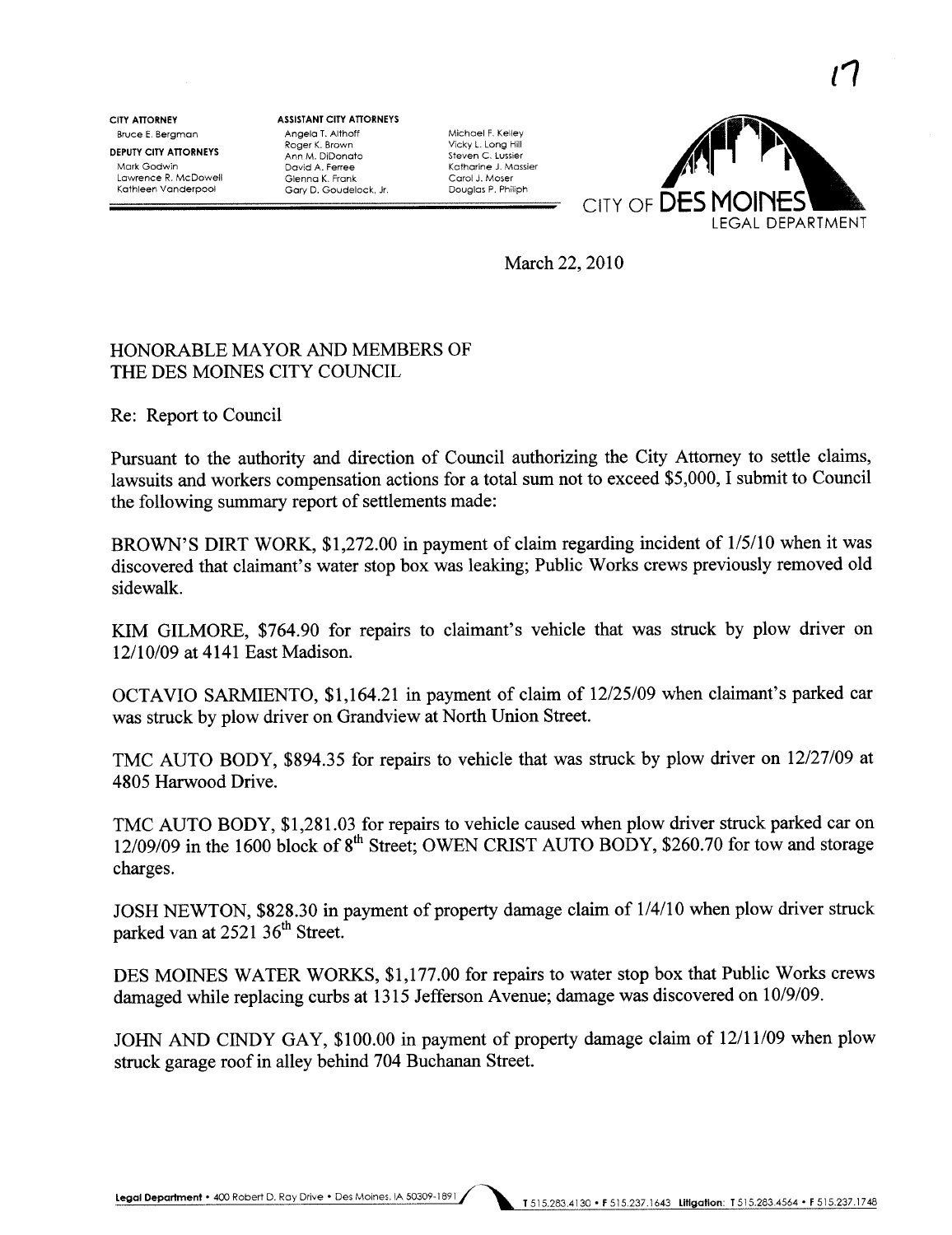YEN HOANG, \$3,431.09 for repairs to claimant's vehicle resulting from incident of 12/26/09 when road grader struck vehicle on East 53rd Street.

ROBERT M. STEVENSON, \$972.22 for repairs to vehicle that plow driver struck on 12/27/09 at 1906 Des Moines Street; ENTERPRISE RENT A CAR, \$246.39 for rental car expense associated with the claim.

ENTERPRISE RENT A CAR, \$109.86 for rental car expense resulting from incident on 12/27/09 when plow driver struck parked car.

DONNA AND BART BUCKLIN, \$1,500.00 in payment of property damage claim of 12/9/09 when city plow struck claimant's vehicle at 2609 Boyd.

KINMAN GLASS, \$367.97 for property damage claim of 1/5/10 when debris fell from garbage truck on East University Avenue at East 16<sup>th</sup> Street and struck claimant's vehicle.

TMC AUTO BODY, \$1,497.00 for repairs to van that was struck by plow driver on 12/31/09 on MLK at Clarkson; ENTERPRISE RENT-A-CAR, \$582.75 for rental car expense.

BROWN'S DIRT WORKS, \$800.00 in payment of claim for damages discovered 12/18/09 when water stop box was leaking due to damage caused when curbs were replaced at 1814 East 24<sup>th</sup> Street.

BRYANT EGENBERGER, \$30.00 for property damage claim of 1/4/10 when plow struck claimant's mailbox at 4520 S.E. 34<sup>th</sup> Street.

JOSE BERBER, \$1,009.20 for repairs to claimant's vehicle resulting from incident of 1/1/10 when police officer backed from parking spot at Quik Trip, 1501 East Grand Avenue, and struck vehicle.

JOYCE KIMZE, \$57.96 in payment of claim for lost property on 11/23/09 when claimant's daughter was arested and cell phone and ID were lost.

DANIEL KNIGHT, \$289.37 in payment of claim of 1/12/10 when plow truck struck claimant's bicycle that was in a bike rack at  $2144^{\text{th}}$  Street.

TMC AUTO BODY, \$1,799.06 for repairs to vehicle resulting from incident of 1/7/10 when plow driver backed into parked car at 26<sup>th</sup> Street and Center Avenue; FRANK HURLEY, \$87.64 for additional mechanical work on the vehicle; BUDGET RENT A CAR, \$633.98 for rental car expense.

ARDELLE E. DUNLAP, \$750.00 in payment of claim of 12/25/09 when snow plow hit parked car at  $1122$   $18<sup>th</sup>$  Street.

STANLEY JOHNSON, \$30.00 to replace mailbox that plow hit on 1/25/10 at 3217 South Union.

MATTHEW JACOB HOLMES, \$989.58 for repairs to claimant's vehicle that was damaged on 12/31/09 when police officer struck car at Franklin and Second Avenue.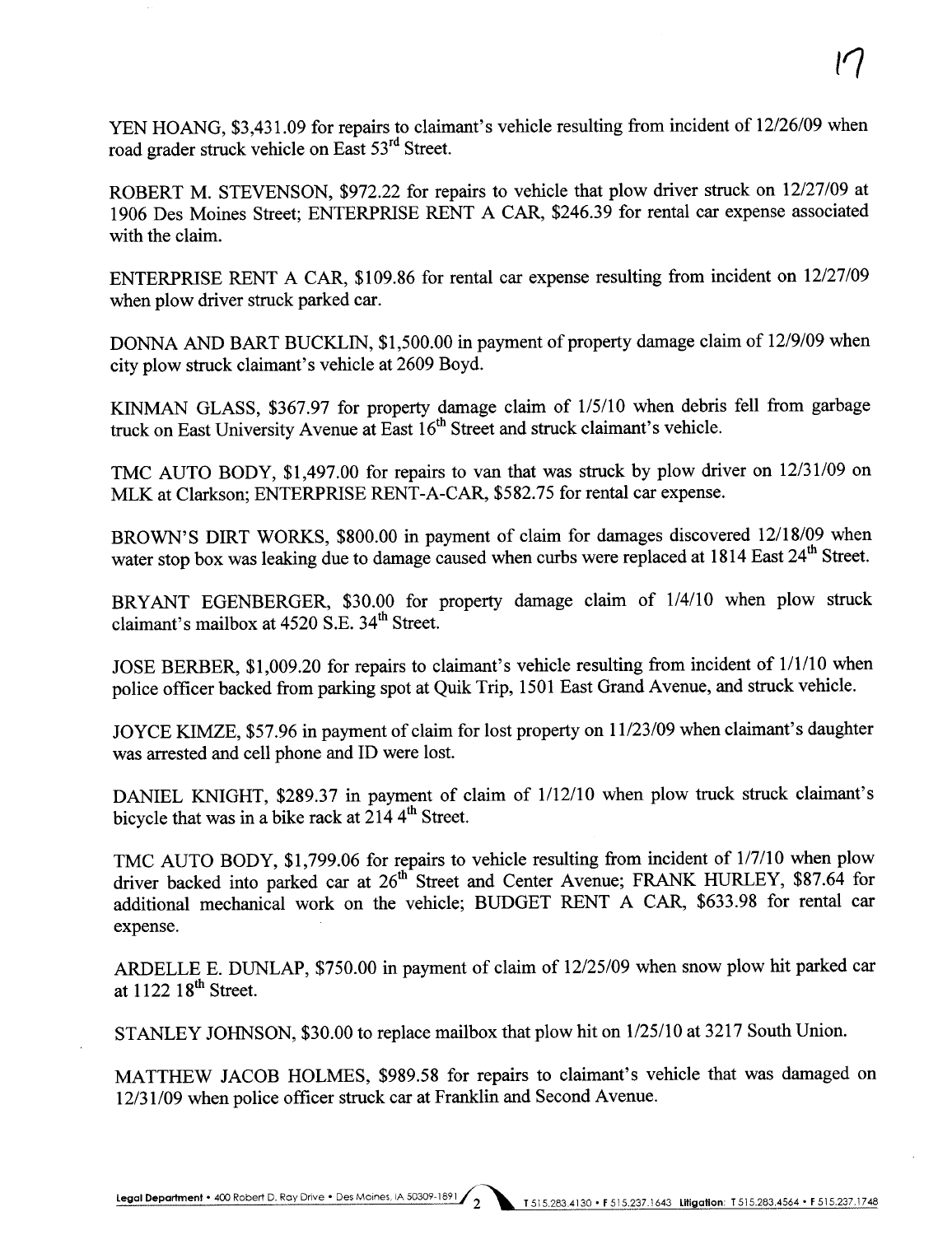VERNON AND CHRISTINE MCCLAIN, \$635.76 in payment of claim of 1/4/10 when employee rear-ended vehicle on Ovid A venue at Cornell Street.

MARLANDO CASON, \$519.61 in payment of claim of 1/7/10 when snowplow struck claimant's parked vehicle at 26<sup>th</sup> Street and Kingman Blvd.

VICTOR CAMACHO, 1,853.43 for repairs to claimant's vehicle that was struck by plow driver on 1/8/10 at 1906 Burson Street.

KELLY REED, \$1,663.59 for vehicle damages resulting from claim of 1/26/10 when plow drver struck parked vehicle at 3307 Wright Street.

BROWN'S DIRT WORKS, \$3,710.00 to replace damaged water heater and furnace resulting from obstructed sanitary sewer on  $1/29/10$  at 2202 East  $14<sup>th</sup>$  Street.

BROWN'S DIRT WORKS, \$600.00 to replace water stop box that was damaged by City crews while replacing curb at  $1707.46<sup>th</sup>$  Street.

TMC AUTO BODY, \$1,473.30 for repairs to claimant's vehicle resulting from incident on 1/20/10 when City employee struck vehicle while turning from  $17<sup>th</sup>$  Street onto Locust Street; ENTERPRISE RENT A CAR, \$123.18 for rental car expense.

RALPH WILLIS, JR., \$891.00 in payment of property damage claim of 12/8/09 when City driver struck parked car in alley at 925 High Street.

BENJAMIN SOUTH, \$75.00 in payment of claim for damaged gutter that snow plow driver hit on 2/2/10 at 1536 Thompson Avenue.

JOEL AND PATTI THOMAS, \$654.20 for repairs to vehicle that was struck by plow driver on 1/26/10 in the 1500 block of East Sheridan Avenue.

LINK ASSOCIATES, \$648.95 in payment of property damage claim of  $1/25/10$  when City plow slid into claimant in the 700 block of Foster Drive.

CARLA HARRS, \$1,500.00 in payment of claim of 1/7110 when plow driver slid into claimant's vehicle in the 1600 block of 22<sup>nd</sup> Street.

CINDY JENNINGS, \$1,800.00 in payment of property damage claim of 2/9/10 when plow driver struck parked car at  $4221$  S.E.  $13<sup>th</sup>$  Street; ENTERPRISE RENT A CAR, \$531.68 for rental car expenses.

KRSTI QUINONES AND MAACO COLLISION REPAIR, \$1,534.52 for repairs to claimant's vehicle resulting from incident on 12/27/09 when plow driver struck parked car on Clark Avenue at 63rd Street; MAACO COLLISION REPAIR, \$332.37 for additional repairs to the vehicle.

KINMAN GLASS, \$196.85 for repairs to claimant's windshield resulting from incident of 1/26110 when rock or sand was thrown from City truck into windshield on Vandalia Road.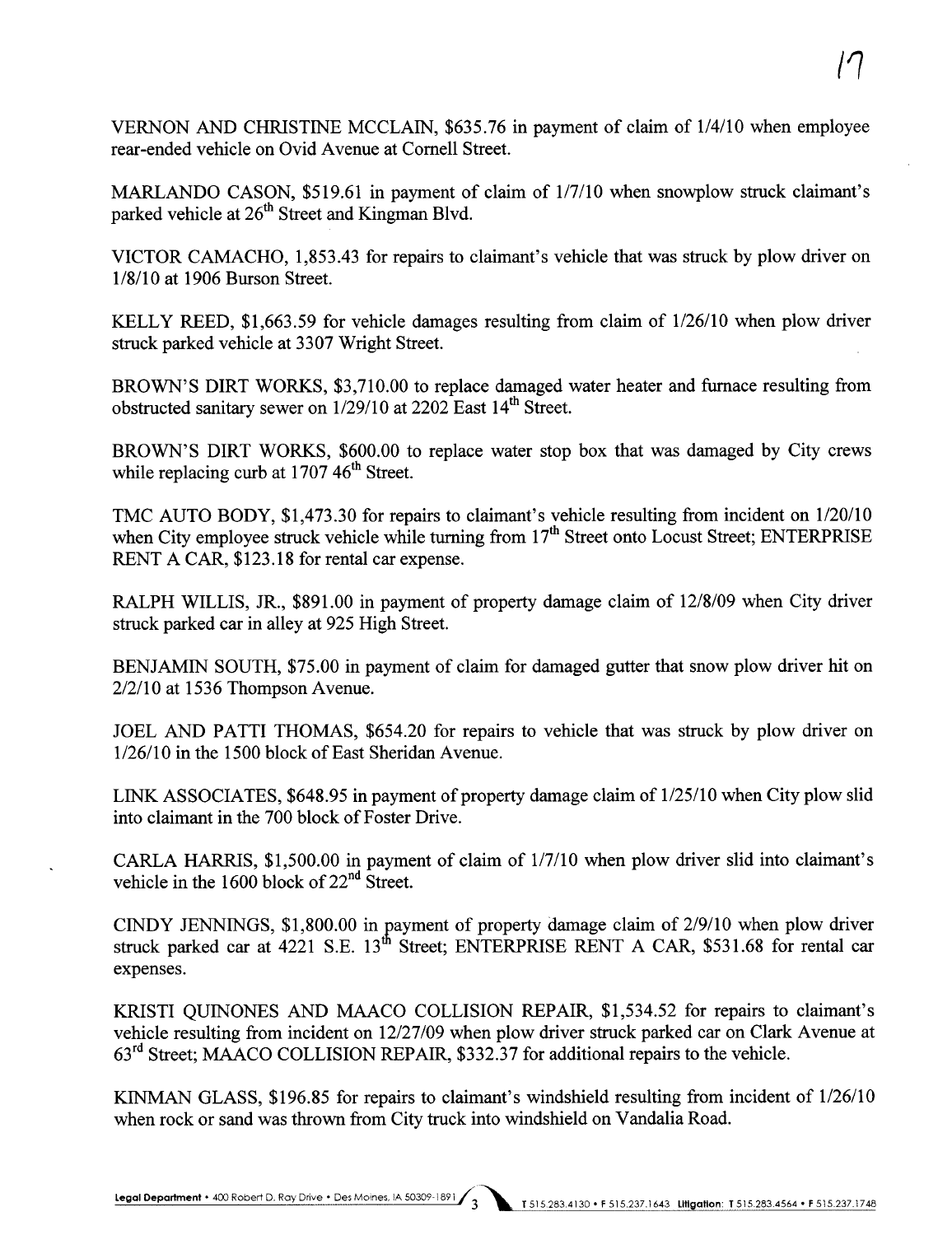TMC AUTO BODY, \$316.50 in payment of property damage claim of 12/28/09 when snow was pushed off overpass at  $31<sup>st</sup>$  or  $42<sup>nd</sup>$  Street by plow onto I-235 and damaged vehicle.

ERICK MONTESINOS, \$1,637.20 for repairs to claimant's vehicle resulting from incident on 2/9/10 when plow driver struck parked car at 2317 Lyon Street.

DENISE AND BOB GILBERT, \$1,500.00 in payment of claim of 2/9/10 when plow driver struck parked car at 2816 Lyon Street.

GREENSTAR RECYCLING, \$1,372.70 in payment of claim of  $1/11/10$  when recycle truck driver backed into garage door at recycling center at 2742 East Market Street.

HISTORIC EAST VILLAGE, INC., \$1,393.00 for repairs to a bus bench that was damaged on 1/9/10 by a crew loading snow at the southwest corner of Third and Locust Streets.

BRENDA WALTE, \$19.90 in payment of claim of 1/28110 or 1/29/10 when claimant was following a plow truck on Hubbell Avenue and tire chain broke and damaged claimant's tire.

EVA MAE PEACOCK, \$183.20 in payment of property damage claim resulting from obstructed sanitary sewer on  $12/25/09$  and  $1/5/10$  at 128 East 29<sup>th</sup> Street.

DALE EDWARD FITZGERALD, \$5,000.00 in settlement of claim for false arest on 2/27/09 when police arested claimant instead of aresting Dale Joseph Fitzgerald.

TMC AUTO BODY,  $$2,190.71$  for repairs to vehicle resulting from incident of  $2/15/10$  when plow driver backed into vehicle on Indianola Avenue at Payton Street; ENTERPRISE RENT A CAR, \$216.43 for rental car expenses; STEVEN LUNDBERG, \$100.00 for additional repairs to vehicle.

SANDRA WILKINS-CARTER, \$3,000.00 in settlement of lawsuit regarding incident of 3/6/06 when claimant alleges she was wrongfully arested and that she was injured.

TMC AUTO BODY, \$1,134.38 for repairs to claimant's vehicle resulting from incident on 2/9/10 when plow driver backed into claimant's pickup on Hickman at 38<sup>th</sup> Street; ENTERPRISE RENT A CAR, \$119.84 for rental car expense.

TMC AUTO BODY, \$955.90 for damaged to claimant's vehicle that was struck by plow driver on 2/15/10 at 4715 Beaver Crest Drive.

BERGER LAW FIRM, \$5,000.00 as settlement of personal injury claim of 8/17/08 when claimant's son fell through a gap in the railing of a bridge at Ewing Park Racetrack.

IGOR SPANOVICH, \$2,541.49 in payment of property damage claim of  $2/17/10$  when road grader backed into claimant on Cottage Grove at 42<sup>nd</sup> Street.

DEB THEELER, \$548.59 to repair vehicle resulting from incident of 2/15/10 when police officer rear-ended claimant's stopped car on University Avenue at ML King Blvd.